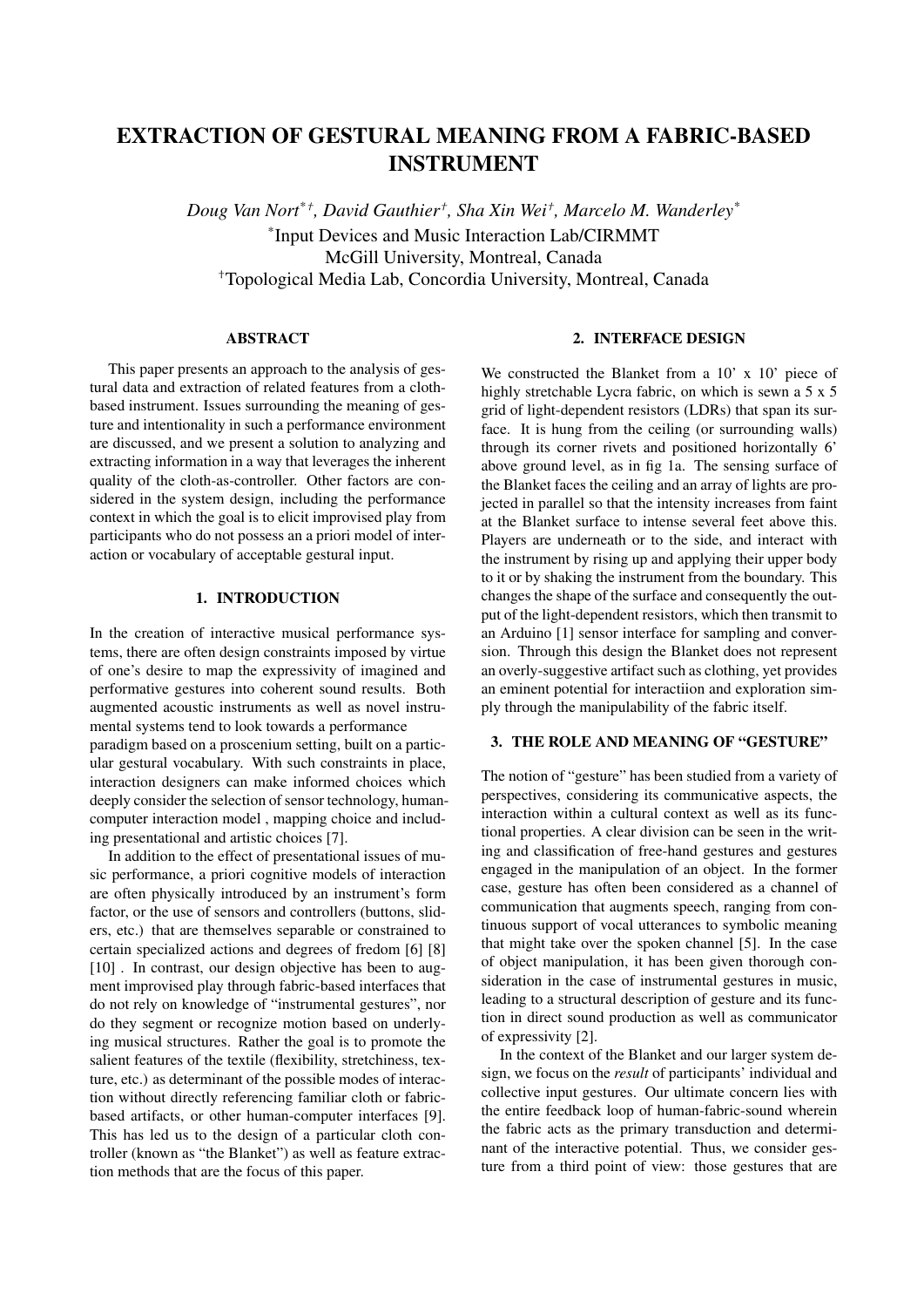

Figure 1. The Blanket instrument (a) sans human interaction (b) collective play along the interior.

embedded in the fabric itself, as well as in the resultant sound. To this end, we consider the sum total of all individual and collective gestures as they emerge from the fabric, and gestural extraction approaches that are appropriate given these goals.

## 4. EXTRACTION OF MEANINGFUL GESTURES

## 4.1. Interaction and Intentionality

We utilize the statistical framework of correlation analysis and related methods. This allows us to explore possible continuous fabric topologies and their temporal behavior without committing to a single model through the use of high-level or overly-specialized data. It further allows us to explore the notion of *intentionality* in gesture, the markers of which stem from actions such as repeated or concurrent motions.

The LDRs are distributed uniformly across the Blanket surface, leaving no directional bias and allowing us to choose to track those areas which are most contextually relevant. The simple sensing modality of vertical displacement does not afford a rich interaction itself, but the number of available sensors and a proper consideration of their own inter-channel interaction can greatly enhance this. In particular, we "listen" to a given subset of the sensor grid, and analyze various spatial and temporal correlation sequences that are extracted from this.

## 4.2. Spatio-Temporal Correlation

Consider the raw control input stream as a single timevarying vector  $X[n] = \{x_1[n], x_2[n], \ldots, x_N[n]\}$ , wherein each dimension represents a different point on the sensor grid. From this information, we build a collection of estimators and feature extractions techniques based on the general idea of cross-correlation across spatial channels as well as temporal autocorrelation at given points along the cloth surface. Considering  $X[n]$  as a wide-sense stationary stochastic process [4], we can express its generalized spatio-temporal correlation sequence as

$$
R_n[k, i, j] = E(x_i[n]x_j[n-k])\tag{1}
$$

giving us an expression of the dependence between variables across space and time.

Now, this leaves us with a statistical framework from which we must build a proper real-world estimate, as well

as a potentially intractable amount of data. The former problem is dealt with by looking at time-smoothed as well as instantaneous estimates of the data streams, which results in the two respective approaches:

$$
\hat{R}_n[k, i, j] = x_i[n]x_j[n - k]
$$
\n(2)

and

$$
\tilde{R}_n[k,i,j] = \sum_{l=n-L}^n x_i[l]x_j[l-k]
$$
\n(3)

where L is the window size of observation for the input streams of control data. The problem of reducing the amount of data from which we extract meaningful gestural features is dealt with by consideration and observation of the manner in which one interacts with the Blanket instrument, including some observations on the set of gestural actions that it affords and elicits.

## 4.3. Fabric-Based Interaction and Resulting Feature Extraction

We don't make any strong modeling assumptions because of our goal to not strongly enforce cognitive models or schemas such as one would have in a classic instrumental performance context. Yet there are certain modes of interaction that we consider as indicators of intentional movement, including periodic motion and wave-like or repeated movements of the Blanket.

## *4.3.1. Multi-dimensional, Area-Based Correlates*

With this in mind we consider certain areas of our cloth surface as having particular importance due to the shape and installation of the Blanket. This leads us to extract the multi-dimensional cross-correlation of these areas of interest. Topologically speaking, this relation does not have to constrain itself to the underlying sensor grid. Defining other correlative structures allows us discover many more natural and organic gestures, as these often do not arise in perfect orthogonality to the Blanket surface dimensions. For example, the interaction between boundary and center is of importance to the Blanket, as these two represent perceptual limits of the surface as well as natural points of interaction for individual (waving of the blanket) as well as collective play ("covering" of an inner participant, sending gestural waves back and forth). The fundamental difference between this approach to feature extraction and that of grid-based column correlation is depicted in figure 2. Further, this extraction approach differs from the expression of the previous section in that we consider an entire area of fabric space as a single entity, and examine its relation to another section of the soft controller over time. For example, the general interaction between two columns of the  $MxM$  grid becomes

$$
\bar{R}_n = \sum_{i=0}^{M-1} x_i[n] x_{i+kM}[n] \tag{4}
$$

meaning that we are taking the inner product of two columns, in this example the first and the kth. In the case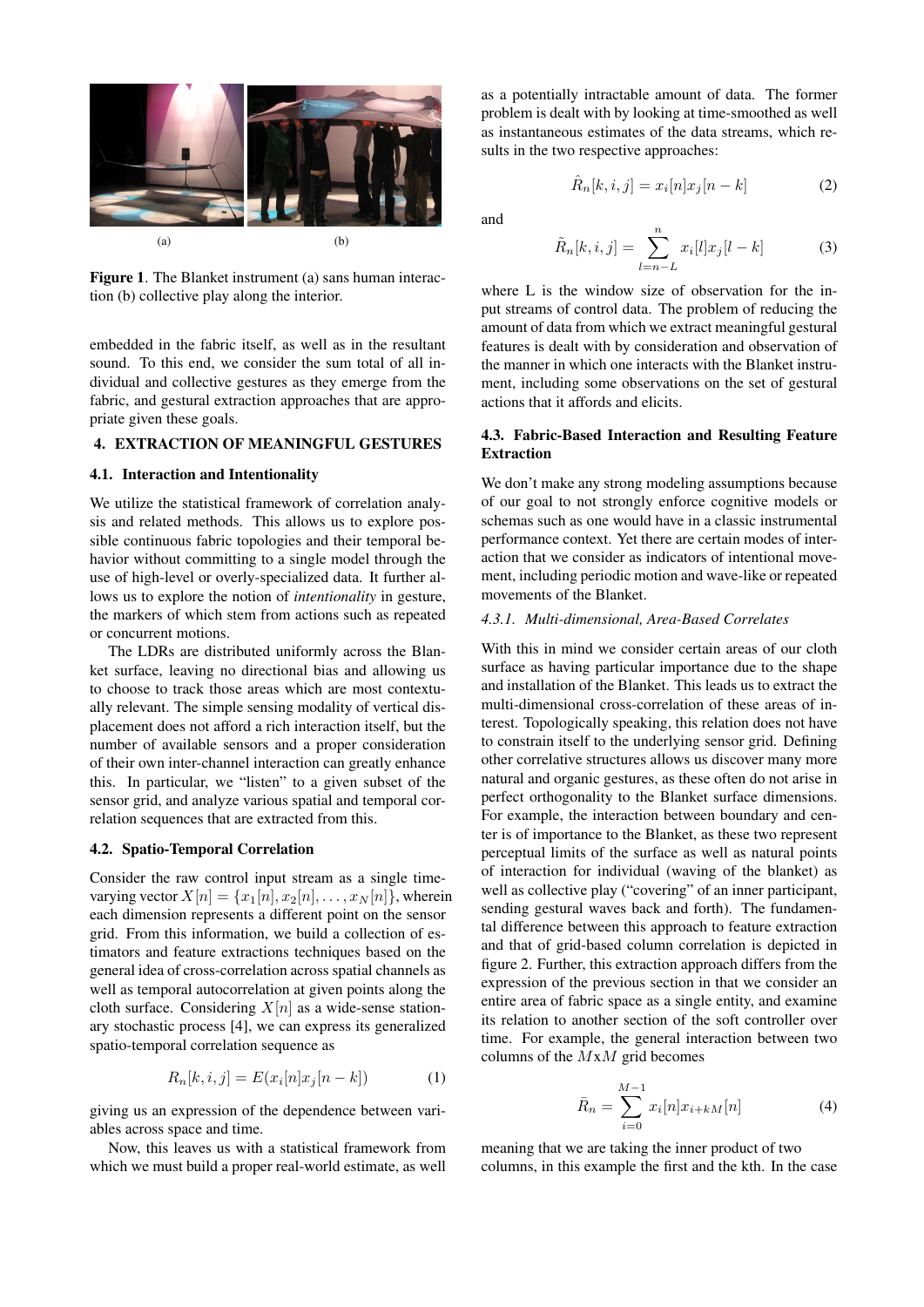

Figure 2. Different Approaches to the Blanket topology include (a) the rectangular interaction between columns and (b) the circular interaction between boundary and center.

of the interaction between boundary and center, we take M copies of the center point and treat this as a vector of size  $M$ , then taking the scalar product with the boundary in question.

#### *4.3.2. Instantaneous Spatial Correlates*

The above approach examines the instantaneous cross-correlation of two areas of the Blanket surface. In a similar - but fundamentally different approach - we examine the momentary correlation between a collection of different Blanket locations. This gives insights into concurrent motion and the phase relationship between different points along the Blanket surface. In terms of the underlying Blanket gestures, this relates to both concurrent motion from group participation as well as waves that result from oscillations of single or multi-users. From a software design perspective, we construct a matrix that allows us to "tap" the Blanket surface at various locations, giving us a time-varying function that expresses the point-wise correlation (to augment the area correlation of above) as well as giving information about the directionality of movement.

#### *4.3.3. Concurrent Autocorrelation Analyses*

Finally, in this iteration of our system design and gestural analysis platform, we extract autocorrelation sequences from each spatial location along the Blanket surface. While the spatial correlates provide information about directionality and the "gestural shape" or contour of the fabric, this approach provides the temporal behavior and regularity of said contours and further augments our knowledge about the direction and degree of wave-like motion of the Blanket. The most essential information provided us is the degree of periodicity, presumed in our work to be a strong measure of intentionality. This use of the autocorrelation sequence is in parallel to that of fundamental frequency detection in music analysis [3]. We further note that at an even more basic level, regularity of motion results from intentional and collective gestures. In general this most basic form of intention results (paradoxically) in a more complex waveform along the Blanket surface than

a simple periodic motion. As such, we examine the degree of harmonicity as well, usable both as a continuous parameter or as a change of our sound instrument's state. In a sound/music analysis context, the autocorrelation sequence has also been used to extract features such as the ratio of odd/even harmonics or of voiced/unvoiced parts of speech [11]. Our work has similar motivations in that we seek to uncover deeper salient features from temporal wave patterns, yet we search for other idiosyncrasies unique to our fabric control surface which may not take on meaning in an audio stream per se. We further have the added information of multidimensional input streams to consider.

While we do not classify collective gestures in our work, this approach allows said gestures (a marker of group intentionality) to elicit a meaningful response through consideration of spatial phase relationships. Though we look for fundamental modes of interaction that manifest on the cloth surface, any gestural input will result in a continuous response. This allows a participant to explore the system's response, finding the "resonances" that arise from our assumptions about intentionality as well as other meaningful responses that we have not considered, thereby adhering to a continuous human-in-the-loop processing chain.

#### 4.4. Tuning of the Response and the Effect of Scale

There are several ways that the response and overall feel of the Blanket interface can be tuned. In particular, there is a dependency in regards to how the sensor streams are windowed across time and space. For example, the window size for each incoming stream in the case of temporal autocorrelation has a strong effect on the detection of periodicity as well as the time scale over which information propagates across the surface. There is a tradeoff between bias and variance in the data streams depending on the estimate used (e.g. equation (3) vs. (4)), which also extends to the assumptions of the data that is windowed for the cross-correlation sequences - such as our implicit assumptions of what occurs outside the given window of observation [4]. We treat these questions of windowing vs. instantaneous estimate, window type and length as free parameters that we use to adjust the system response. One interest of this research is how such adjustments might elicit different gestures to emerge as well as affect one's attention to multiple time scales, with both of these phenomena engendering different approaches to mapping fabric actions to sound synthesis.

#### 4.5. Approaches to Gestural Analysis

After extracting spatio-temporal correlation sequences over varying windows of time and subsets of cloth, there still remains an interpretive layer needed to map this information to perceived gestures along the Blanket surface. For a detection of periodicity, and further finding the fundamental period, we use classic techniques [11] [3] of peak picking, particularly finding the argmax of the first peak of non-zero lag within the normalized autocorrelation sequence. The degree of of *periodicity* is tied to the value